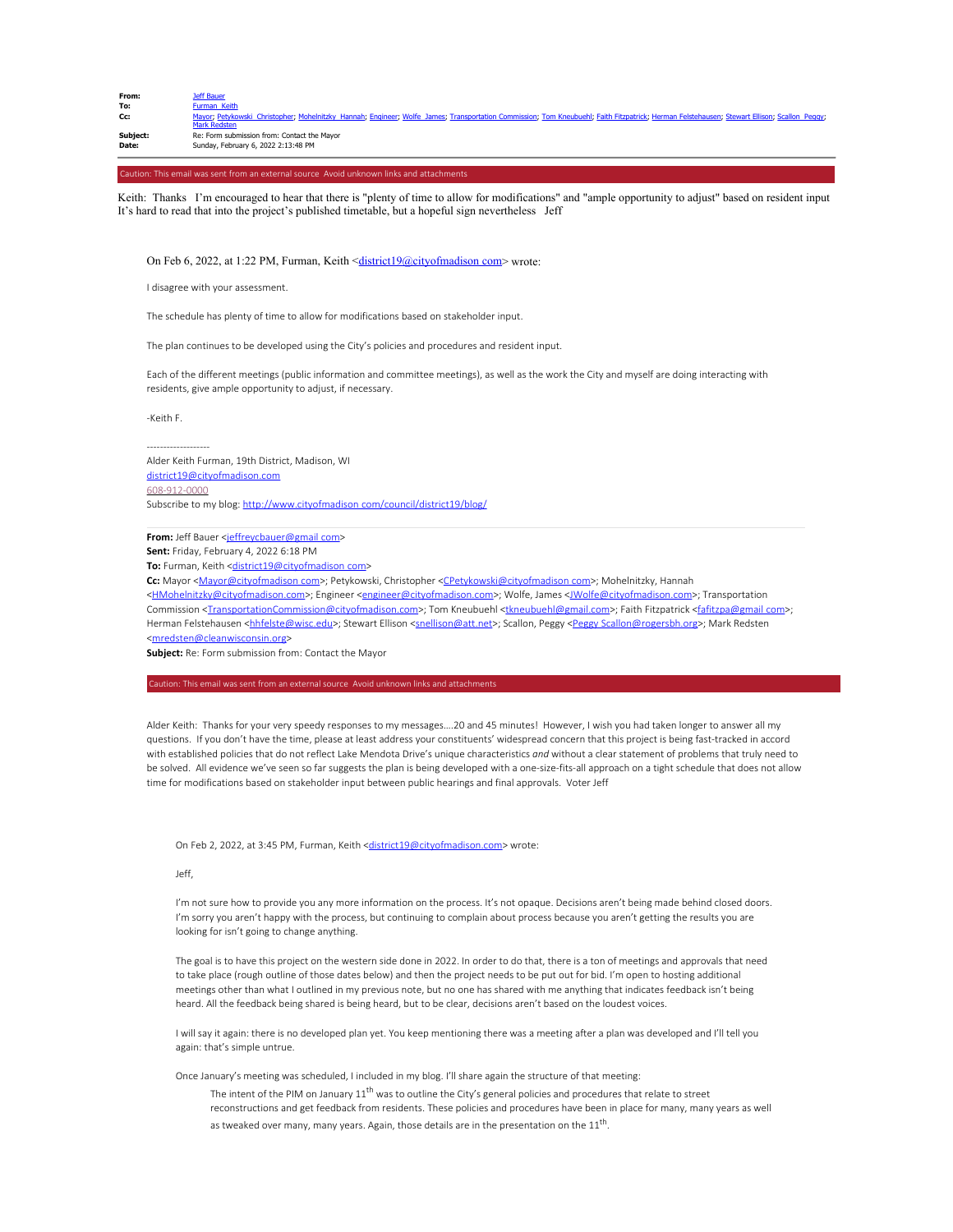Based on the feedback from that meeting and the City's policies and procedures, a plan is being developed. I'm eager to see it and share it. I'm hopeful people are less stressed when they see it.

There was no decisions made before that public meeting. Are there general policies and procedures for street reconstruction? Of course! All of that was developed and continued to be tweaked over years by committees and the council. I haven't heard any good arguments on why we should ignore those policies and procedures, but I remain open.

For Lake Mendota Drive, a draft plan will be available for review at the next meeting. No decision will be made without the process I outlined in my reply (and again, is below). Those additional public meeting, hearing and committee meetings will be scheduled.

I continue to be open to hearing people's feedback. I reply to every note I receive. I work with staff to answer questions I don't know. People have suggested different ways to do pedestrian areas. There have been concerns about the lake and sidewalks. It's all being heard and if it hasn't already been addressed directly with the resident who sent in the feedback, it will certainly be discussed/addressed at the next public information meeting, but to be clear: safety, accessibility and equity decisions aren't going to be decided by polling residents.

A street reconstruction project is not the same as not the same as a park design.

A survey asking about problem areas is completely different than asking people if they wish to follow the City's policies when it relates to safety, accessibility and equity.

If you have unaddressed concerns about the project, let me know, but I'm hoping the above explanation helps address your continued process concerns.

#### -Keith F.

-------------------

Alder Keith Furman, 19th District, Madison, WI district19@cityofmadison.com 608-912-0000 Subscribe to my blog: http://www.cityofmadison.com/council/district19/blog/

# **From:** Jeff Bauer <jeffreycbauer@gmail.com>

**Sent:** Wednesday, February 2, 2022 2:56 PM

To: Furman, Keith <district19@cityofmadison.com>

**Cc:** Mayor <Mayor@cityofmadison.com>; Petykowski, Christopher <CPetykowski@cityofmadison.com>; Mohelnitzky, Hannah <HMohelnitzky@cityofmadison com>; Engineer <engineer@cityofmadison com>; engineering@cityofmaidson com; Wolfe, James <JWolfe@cityofmadison.com>; Transportation Commission <TransportationCommission@cityofmadison.com>; Tom Kneubuehl <tkneubuehl@gmail com>; Faith Fitzpatrick <fafitzpa@gmail.com>; Herman Felstehausen <hhfelste@wisc.edu>; Stewart Ellison <snellison@att.net>; Scallon, Peggy <Peggy.Scallon@rogersbh org>; Mark Redsten <mredsten@cleanwisconsin.org> **Subject:** Re: Form submission from: Contact the Mayor

aution: This email was sent from an external source Avoid unknown links and attachme

#### Keith,

I concede your point that the LMD plan is not secret if it does not exist, but the process for creating it is unquestionably opaque. I also appreciate that you spend a lot of time doing your job. However, listening to constituents is not the same thing as involving them in the planning process. Nor are public information meetings *after* the plan is prepared. You are missing a critical point: a large number of Spring Harbor residents want to have their ideas considered *before* a completed plan is presented for public comment.

We are extremely concerned that your timeline does not allow for meaningful public input in the project's development stages. You claim that the LMD project is following the same path as every city redevelopment project, but an article in today's Wisconsin State Journal (see below) directly contradicts you. How can you rationalize the open-minded, reasonably timed approach being taken at Lake Monona if the City uniformly imposes the rushed, opaque redevelopment process being followed for LMD?

And why is the LMD plan effectively being prepared behind closed doors? Is there is any justification for the rush? Why weren't affected residents told about the project in advance? Is there something we missed in one of your newsletters? All we are asking is that you slow down the process and incorporate our input into it before a plan is submitted at pubic hearings.

Finally, your avowed dislike for polling is contradicted by your promotion of the City Engineer's 2022-2024 Reconstruction Survey. If you truly don't believe in making decisions based on surveys, you surely won't pay attention to the results of any public input collected via a form…right? I hope I am wrong. To make things right, please recognize the strong neighborhood opposition to the current process by slowing it down and allowing time for innovation. If that's good for Lake Monona, it's surely good for Lake Mendota.

Jeff Bauer

<image001.png>

On Jan 31, 2022, at 4:06 PM, Furman, Keith <district19@cityofmadison.com> wrote: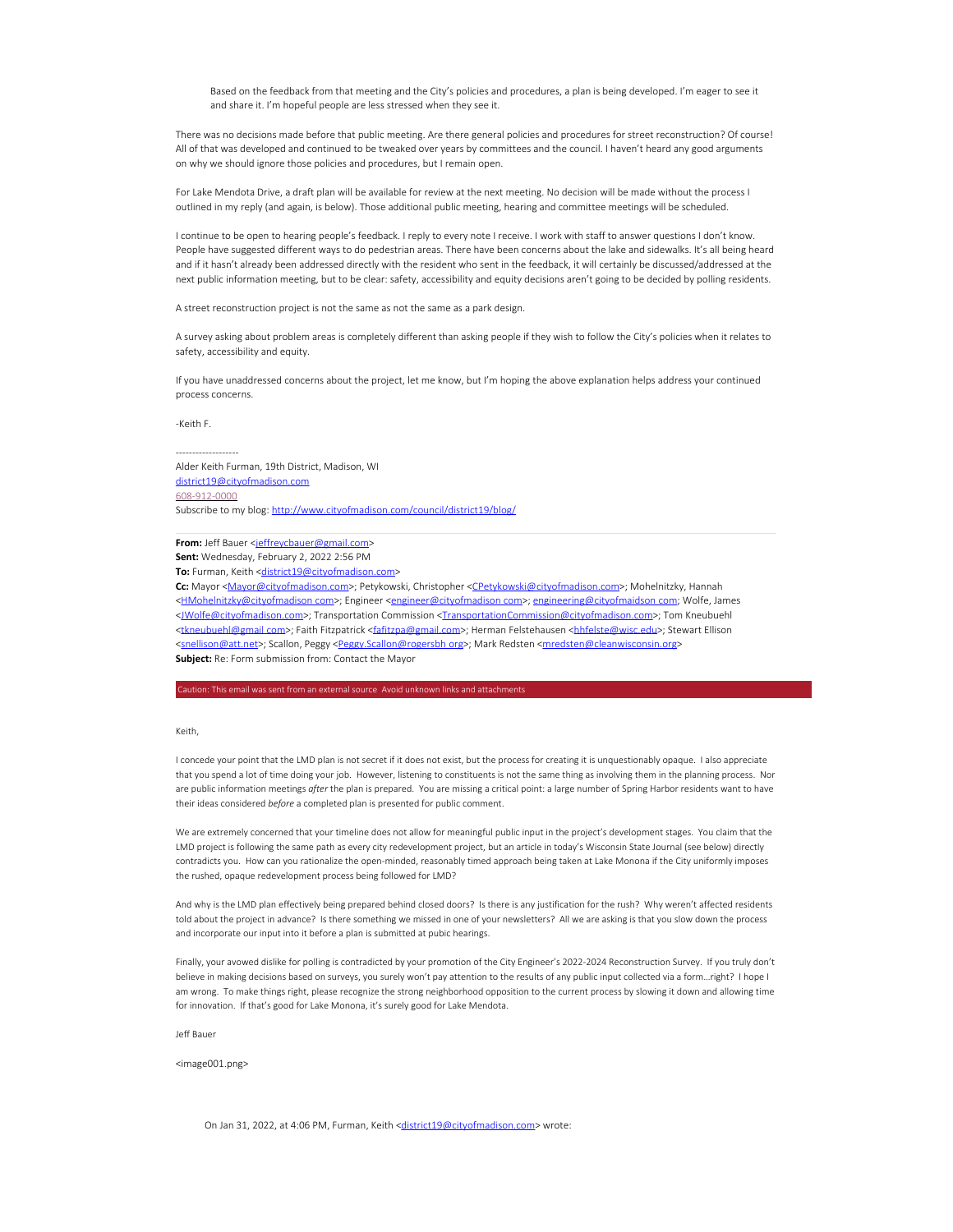Jeff,

Although this e-mail isn't addressed to me, I do want to clarify some points in your note that are not correct.

I'm not sure what you're talking about when you say there is a secret, already developed plan. The plan for Lake Mendota Drive reconstruction doesn't exist yet. When it does, it will be shared with residents at an upcoming public information meeting late Feb/March.

The Public Information Meeting (PIM) on January  $11^{th}$  outlined in detail how the process works and will work (Lake Mendota Drive | Engineering City of Madison Wisconsin). I discussed that again at a recent board meeting of the Spring Harbor Neighborhood Association meeting.

This project is following the same path as every reconstruction project.

There was budget and pre-project survey work that took place in 2021.

The intent of the PIM on January 11<sup>th</sup> was to outline the City's general policies and procedures that relate to street reconstructions and get feedback from residents. These policies and procedures have been in place for many, many years as well as tweaked over many, many years. Again, those details are in the presentation on the  $11<sup>th</sup>$ .

Based on the feedback from that meeting and the City's policies and procedures, a plan is being developed. I'm eager to see it and share it. I'm hopeful people are less stressed when they see it.

The next steps are the following:

- Late Feb. or Early March: Second Public Information Meeting (held virtually) o Post card to be mailed prior, and registration link will be on project page
- 3/9/2022: Street Design for LMD to Transportation Commission (estimated date)
- 3/16/2022: Street Design for LMD to Board of Public Works (estimated date)
- 4/8/2022: Mail Estimated Assessments, Public Hearing Notice for 2022 Project (estimated date)
- 4/20/2022: BPW Public Hearing on 2022 Project (estimated date)
- 5/10/2022: Common Council Hearing on 2022 Project (estimated date)
- 8/1/2022: Begin Construction on 2022 Project (estimated date)
- Winter 2022: Start public meetings for 2023 reconstruction project

The Mayor does not play any role in the development or approval of the plan.

I also want to make it clear how I view my role. I'm elected (part-time) official who job it is to make the best decisions for my constituents and the City. I work incredibly hard on engagement via attending public meetings, answering resident e-mails and office hours. I'm open to discussing and addressing residents' concerns, but I don't believe in making decisions based on doing polling.

-Keith F.

-------------------

Alder Keith Furman, 19th District, Madison, WI district19@cityofmadison com 608-912-0000 Subscribe to my blog: http://www cityofmadison.com/council/district19/blog/

From: Jeff Bauer <jeffreycbauer@gmail.com> **Sent:** Monday, January 31, 2022 3:50 PM **To:** Mayor <Mayor@cityofmadison com> Cc: Furman, Keith <district19@cityofmadison.com>; Petykowski, Christopher <CPetykowski@cityofmadison.com>; Mohelnitzky, Hannah <**HMohelnitzky@cityofmadison com>**; Engineer <engineer@cityofmadison com>; engineering@cityofmaidson.com; Tom Kneubuehl <tkneubuehl@gmail.com>; Faith Fitzpatrick <fafitzpa@gmail com>; Stewart Ellison <snellison@att.net>; Herman Felstehausen <hhfelste@wisc.edu>; Scallon, Peggy <Peggy Scallon@rogersbh.org>; Mark Redsten <mredsten@cleanwisconsin org> **Subject:** Re: Form submission from: Contact the Mayor

## Dear Mayor Satya,

Your loyalty to "adopted plans and policies" (last paragraph in your reply below) misses my point: the vast majority of residents along Lake Mendota Drive (LMD) believe that the City's existing plans and policies are outdated, misdirected, and even harmful in this instance Instead, we see the project as an opportunity to improve LMD in alignment with new circumstances and bring positive attention to Madison in the process

I am continuing this discussion to emphasize a major problem you are creating if the project is designed and implemented solely in accord with current practices Your administration will own the ensuing political, economic, and environmental disasters As an alternative to the damage that will be done by continuing along the current path, you can turn the project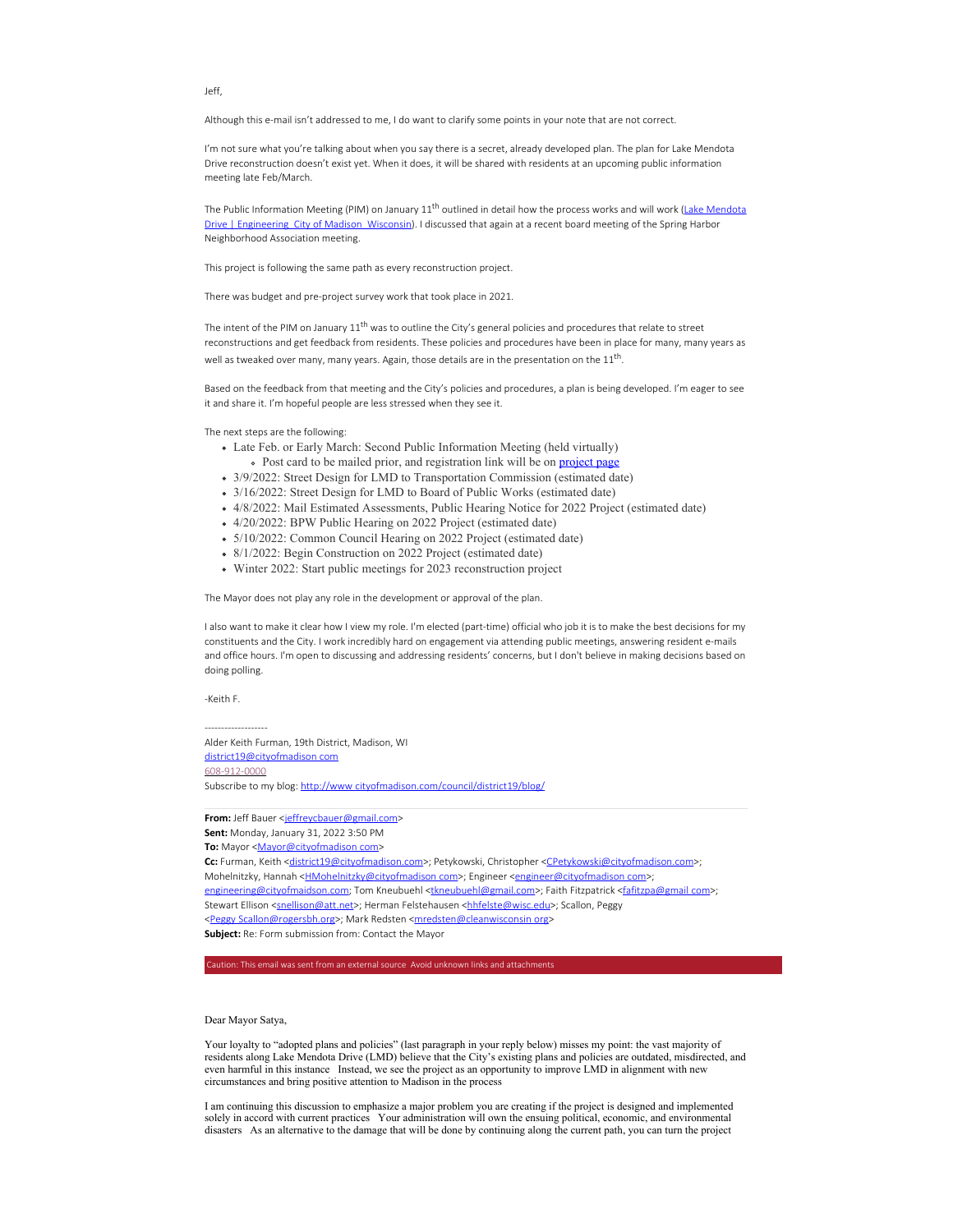into a national model of future-focused planning I therefore beg you to take the time to get constructive input from the people who live along LMD before finalizing any plans We're not aware of any reason to rush this important project

We recently heard our Alder, Keith Furman, state that the neighborhood's concerns are adequately addressed in the current plan—but he has not shown us the plan Nor has he informed us about or involved us in the process that generated it I have talked with dozens of neighbors who are directly affected by the future of LMD, and we have no reason to believe his assurances I strenuously disagree if he claims that he is fairly representing his constituents

A very large group in Spring Harbor objects to the way that Alder Furman has managed the process, and we will not go away quietly if the project continues along its secret path We have lots of good ideas for your consideration and want to share them with your administration first-hand I therefore invite you to a friendly walk along LMD with us at your earliest convenience Please contact our neighborhood task force leader, Tom Kneubuehl at tkneubuehl@gmail com or 608 438 5152 to make arrangement for a walking tour at your earliest convenience (You and Tom met a few months ago when the Native American dugout was retrieved from Lake Mendota )

An onsite walk will allow us to suggest improvements that meet key policy goals without creating the harms that likely exist in the unseen plan referenced by Alder Furman I am confident you will be impressed with the many innovative solutions that we propose for making the improvements on LMD's existing footprint—to preserve the road's history, to promote safety, to protect the lake and the environment, and to liberate City funds for higher-value use

In addition, I am responding here to two key goals you mention in your reply below: equity and access I share your general commitment to both—one of the reasons I voted for you—but they can be better actualized in other projects

- Equity: It's anti-equitable to force a few Spring Harbor residents to bear nearly all the project's economic costs The current approach appears to create lots of "free riders,", that is, neighbors who will reap alleged benefits at the considerable expense of neighbors who must pay for them simply because they live along LMD If you and Alder Furman are truly dedicated to equity, then you must fairly propose sidewalks for all properties between Lake Mendota on the east, Baker on the north, University on the west, and Blackhawk Country Club on the south Also, make sure all costs are spread equally among all residents of Spring Harbor because all can benefit Indeed, and not facetiously, I suggest that neighbors who do not live along LMD be charged more because they will not directly experience the project's ongoing costs and non-monetary aggravations (e g , increased traffic, sidewalk snow removal, parking limitations)
- Access: Access simply isn't an issue here This isn't State Street! You cannot argue that people need sidewalks on LMD in order to walk safely to public transit or to do their shopping—LMD has no bus routes or stores! You could reasonably argue that some Spring Harbor residents need sidewalks to get to public transportation, but then sidewalks would only be needed on side streets that lead to the bus stops on University Avenue (e g , Minocqua, Tomahawk, Merrill Springs, and Flambeau in Indian Hills) Hardly anybody in this neighborhood walks to shopping, so that argument is a red herring Last, and not least, you cannot argue that sidewalks along LMD would allow everyone to enjoy the road's historic charm because sidewalks would destroy it Joni Mitchell makes the point beautifully in Big Yellow Taxi: "Don't it always seem to go/That you don't know what you've got till it's gone/They paved paradise and put up a parking lot " Please don't!

On the other hand, I truly believe that the vast majority of Spring Harbor residents would like to work with you and your departments to find ways that LMD's existing footprint can be turned into an innovative route shared by pedestrians, cyclists, and cars Surely something better than the current plan can be created for a lot less money if we agree to take the time to work together and do it right I look forward to joining you on a walk along LMD to explore the possibilities

# Citizen Jeff

P.S. Here's this week's NY Times article reinforcing my point about climate change. Reducing global warming is at least as important to Madison's future as pursuing equity and mobility. As an economist, I remind you that only one goal can be optimized (i e., maximized or minimized) in a system with limited resources. As a futurist and forecaster originally trained in atmospheric physics, I believe that reversing climate change must now be the #1 goal of public policy. In the likely event that climate continues to deteriorate at an accelerating rate, traditional programs to enhance social justice will be far down the list of public services needed to maintain public health and tranquility.

### <image001.png>

### On Jan 20, 2022, at 8:18 AM, Mayor <Mayor@cityofmadison.com> wrote:

Dear Jeff,

Thank you for reaching out with your thoughts on the Lake Mendota Drive reconstruction project. This is a project on which our Engineering, Traffic Engineering, Sanitary and Storm Water Utility have been working for some time. I am encouraged by the number of residents who were able to attend the most recent Public Information Meeting (PIM) to learn more and share reactions.

I want to share that there are more opportunities for you to respond to information as the process and design move forward. This includes additional public meetings, as well as presentations to the Transportation Commission, Board of Public Works, and the Common Council. The dates and times for all of these meetings will be updated on the project page.

The Transportation Commission provided some initial input at the meeting on January 12, and their recommendation was to move forward with a preliminary design that includes sidewalks.

The City welcomes all feedback on the project, but major policy decisions, such as the installation of sidewalks, need to consider the City's adopted plans and policies along with the recommendations of the City's committees. In general, I support adding sidewalks where they do not already exist as a matter of access and equity.

Thank you again for contacting me. Be well,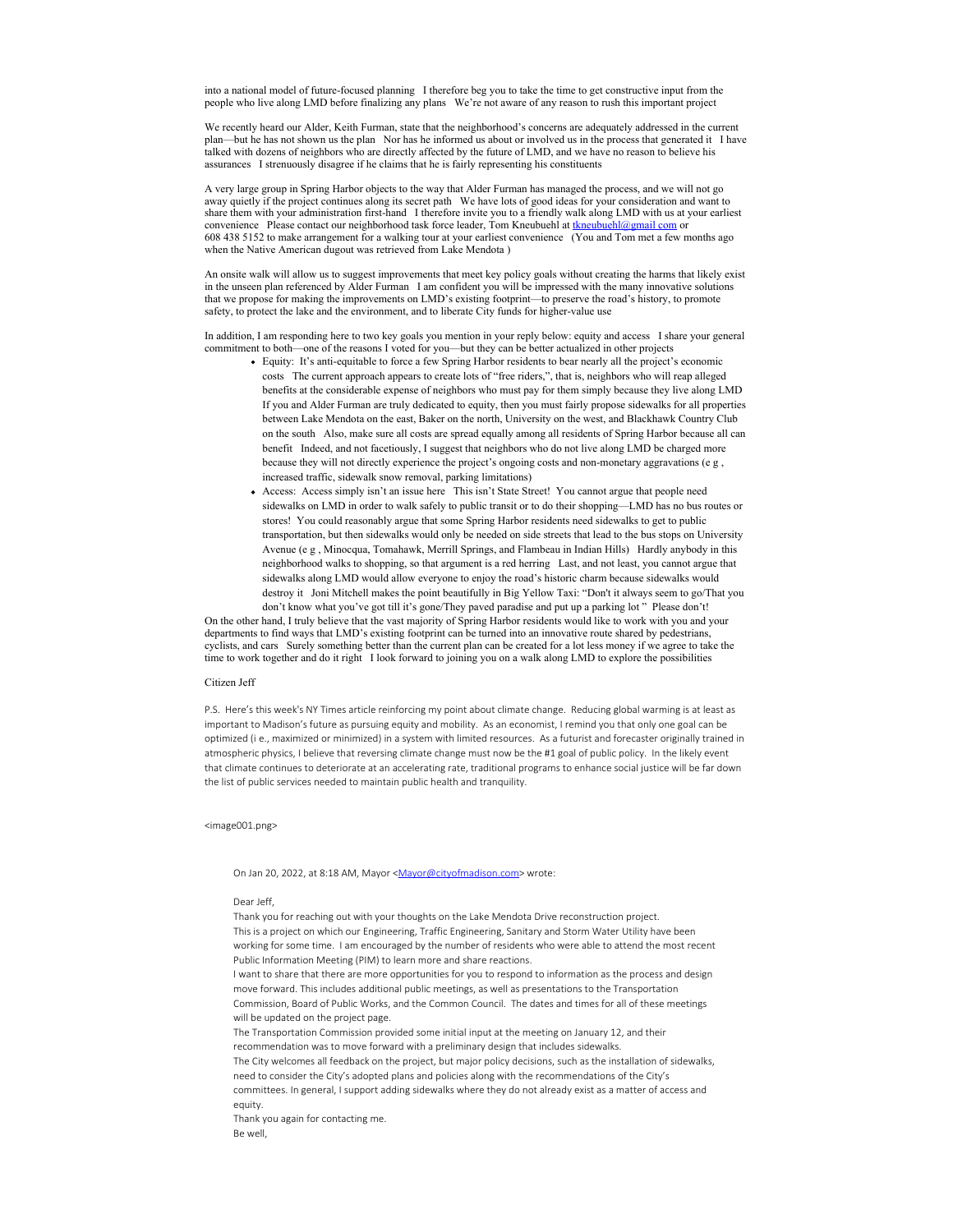## Mayor Satya

-----Original Message-----

From: noreply@cityofmadison.com <noreply@cityofmadison.com> Sent: Friday, January 14, 2022 3:47 PM To: Mayor <Mayor@cityofmadison.com> Subject: Form submission from: Contact the Mayor

Submitted on Friday, January 14, 2022 - 3:46pm

 ==Contact== Name: Jeffrey C. Bauer Address: Minocqua Crescent, Madison, WI, 53705 Home Phone: (970) Work Phone: Email: jeffreycbauer@gmail com Message:

 As a homeowner on Lake Mendota Drive (LMD), I appreciate the professionalism of city employees who are working with residents on a plan to upgrade the street. However, I am unimpressed with the official position that sidewalks will be included in the project because that's the Madison way. Sidewalks are simply not appropriate in residential areas like ours. I beg municipal leaders to renovate LMD with an eye on the future, not the past! Rather than creating one more issue to divide us, let's take a new look at the real problems and truly responsive solutions.

 Because climate change is generally recognized as the biggest threat we all face, comprehensive inquiry into the environmental impact of sidewalks is essential. A preliminary proposal presented to the public this week does not adequately address the issue. Several neighbors emphasized in public comment how sidewalks prevent water infiltration into the soil—a critical concern for the future of Lake Mendota—and how the lake will be further damaged by anti-icing chemicals used on sidewalks in the winter. The net negative impact of sidewalks will be even clearer when analysis accounts for the carbon costs of installing concrete and the heat it subsequently generates. Having a background in atmospheric physics and economics, I believe the current proposal should be rejected solely on the basis of its contributions to global warming. We should agree to solve LMD's problems without sidewalks and proceed with planning accordingly.

 Formalizing a mixed-use approach would be a great place to start because city statistics show that pedestrian and automobile traffic on LMD have coexisted quite well since the 1950s. Speeding—not the lack of sidewalks—is the #1 problem, and there's no evidence that sidewalks would cause fast drivers to slow down. My wife and I walk LMD four miles every day of the year and believe people will continue to walk in the street even if sidewalks are installed; it's part of the neighborhood culture. Some combination of traffic circles, speed bumps, marked pedestrian lanes, a circumstance-sensitive speed limit (e.g., reduced speed in school zones when children are present), and clear rules of the road for all users would be economic and environmentally appropriate solutions from all perspectives.

 The other major problem is parking. I believe the official statistics included in this week's presentation are gross underestimates of reality. Topography and short distance between garages/driveways and the street would make the current plan a disaster for most homeowners. In reality, cars parked along the roadway help solve the speeding problem, so any reduced parking would only make matters worse.

 In conclusion, I ask you to slow down the planning process as necessary to allow time for residents and city planners to explore new solutions together. This project is great opportunity to be creative, not coercive.